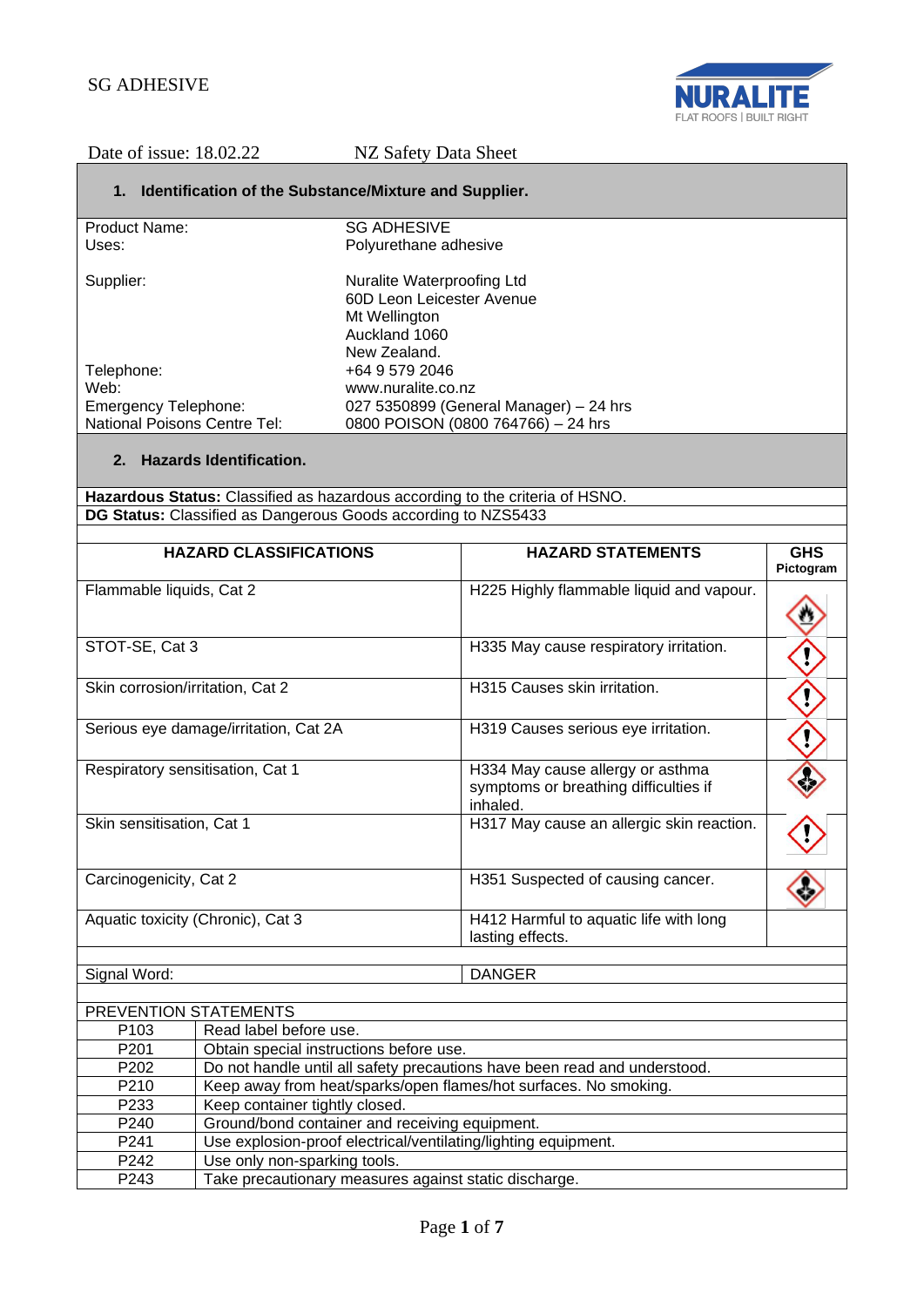

| Date of issue: 18.02.22    | NZ Safety Data Sheet                                                                      |  |
|----------------------------|-------------------------------------------------------------------------------------------|--|
| P <sub>261</sub>           | Avoid breathing mist/vapours/spray.                                                       |  |
| P <sub>264</sub>           | Wash thoroughly after handling.                                                           |  |
| P <sub>271</sub>           | Use only outdoors or in a well ventilated area.                                           |  |
| P272                       | Contaminated work clothing should not be allowed out of the workplace.                    |  |
| P273                       | Avoid release to the environment.                                                         |  |
| P <sub>280</sub>           | Wear protective gloves/protective clothing/eye protection/face protection.                |  |
| P <sub>285</sub>           | In case of inadequate ventilation wear respiratory protection.                            |  |
|                            |                                                                                           |  |
| <b>RESPONSE STATEMENTS</b> |                                                                                           |  |
| P370 + P378                | In case of fire: Use foam, carbon dioxide or dry chemical powder for extinction.          |  |
|                            |                                                                                           |  |
| P304 + P340                | IF INHALED: Remove to fresh air and keep at rest in a position comfortable for breathing. |  |
| P342 + P311                | If experiencing respiratory symptoms: Call a POISON CENTER or doctor/physician.           |  |
| P312                       | Call a POISON CENTER or doctor/physician if you feel unwell.                              |  |
| $P302 + P352$              | IF ON SKIN: Wash with plenty of soap and water.                                           |  |
| P362                       | Take off contaminated clothing and wash before reuse.                                     |  |
| P333 + P313                | If skin irritation or rash occurs: Get medical advice/attention.                          |  |
| $P305 + P351$              | IF IN EYES: Rinse cautiously with water for several minutes. Remove contact lenses, if    |  |
| + P338                     | present and easy to do. Continue rinsing.                                                 |  |
| P337 + P313                | If eye irritation persists: Get medical advice/attention.                                 |  |
| $P308 + P313$              | IF exposed or concerned: Get medical advice/attention.                                    |  |
|                            |                                                                                           |  |
| <b>STORAGE STATEMENTS</b>  |                                                                                           |  |
|                            | P403 + P235   Store in a well-ventilated place. Keep cool.                                |  |

| P403 + P235 | Store in a well-ventilated place. Keep cool. |
|-------------|----------------------------------------------|
| P233        | Keep container tightly closed.               |
| P405        | Store locked up.                             |
|             |                                              |

DISPOSAL STATEMENTS

P501 Do not let this product enter the environment. Do not dispose of in waterways or sewers. Dispose of this material and its container as hazardous waste, via a licensed facility. See local council for disposal/recycling information.

### **3. Composition/Information on Ingredients.**

| <b>Chemical Entity</b>                                                         | <b>CAS Number</b> | <b>Proportion %w/w</b> |
|--------------------------------------------------------------------------------|-------------------|------------------------|
| Methyl Acetate                                                                 | 79-20-9           | $20 - 25$              |
| Diphenylmethnediisocyanate,                                                    | 9016-87-9         | ≤5                     |
| isomers and homologues (pMDI)                                                  |                   |                        |
| Ethyl Acetate                                                                  | 141-78-6          | $3 - 5$                |
| Cyclohexane                                                                    | 110-82-7          | ≤1                     |
| Other ingredients: Nep hazardous or below the hazardous threshold<br>$+0.1000$ |                   |                        |

<u> Other ingredients: Non-hazardous or below the hazardous threshold – to 100%</u>

## **4. First Aid Measures.**

| <b>Swallowed</b>           | If swallowed do NOT induce vomiting. Give water to drink. Get medical attention if    |
|----------------------------|---------------------------------------------------------------------------------------|
|                            | symptoms occur.                                                                       |
| <b>Inhaled</b>             | If inhaled, move the victim to fresh air immediately. Begin artificial respiration if |
|                            | breathing has stopped. Obtain medical attention if symptoms occur.                    |
| <b>Eye Contact</b>         | If splashed in the eyes, wash out immediately with water. Obtain medical              |
|                            | attention if irritation occurs.                                                       |
| <b>Skin Contact</b>        | If skin or hair contact occurs, remove contaminated clothing and flush skin and       |
|                            | hair with running water. Get medical attention if symptoms occur.                     |
| <b>Further Information</b> | For advice contact the National Poisons Centre - 0800 POISON (0800 764 766)           |
|                            | - or a doctor, immediately.                                                           |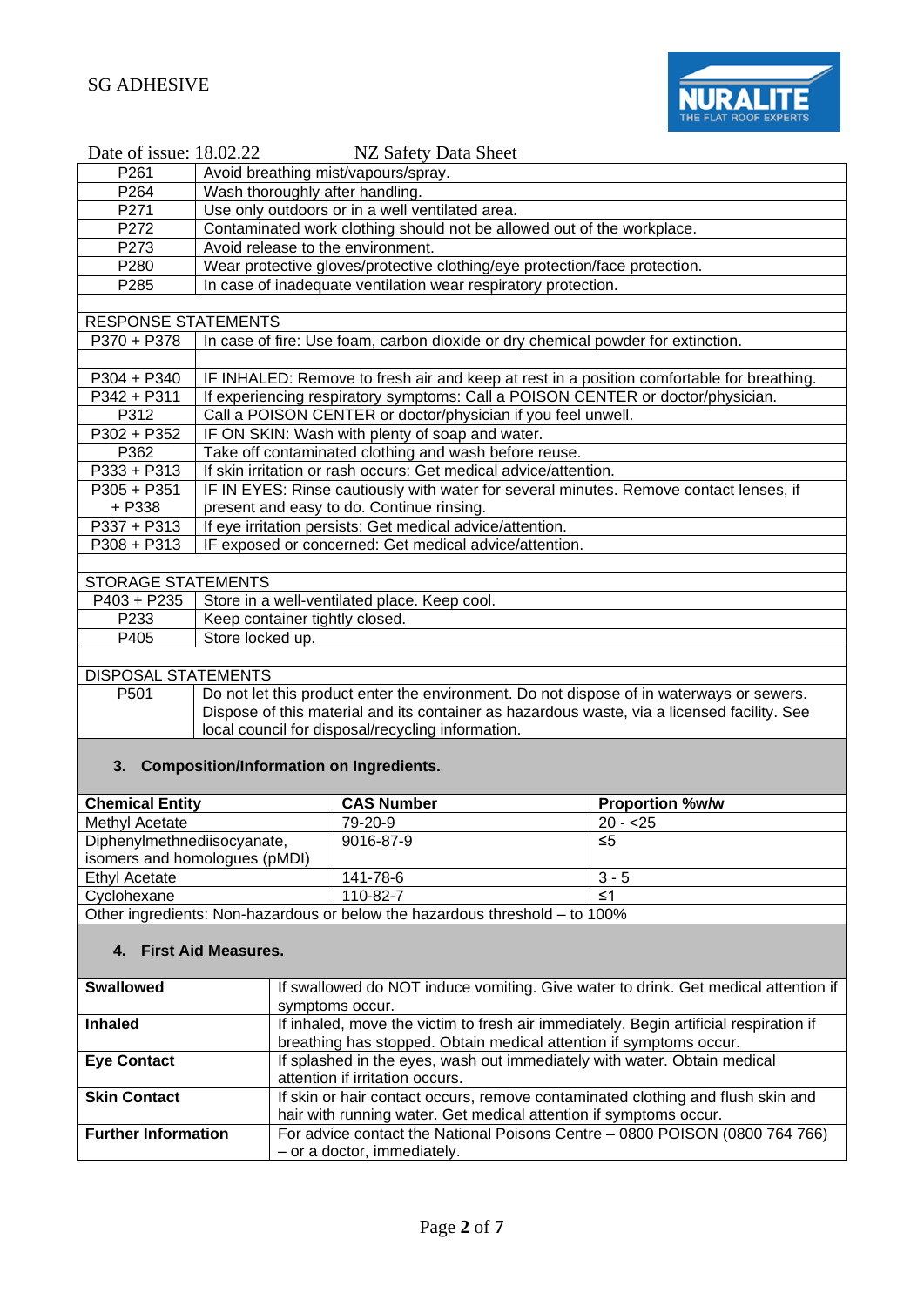

## **5. Fire-Fighting Measures.**

| Suitable extinguishing         | In case of fire, use water spray (fog), foam, dry chemical or CO2.                   |
|--------------------------------|--------------------------------------------------------------------------------------|
| media                          |                                                                                      |
| Unsuitable                     | High volume water jet.                                                               |
| extinguishing media            |                                                                                      |
| <b>Hazards from the</b>        | In a fire or if heated, a pressure increase will occur and the container may burst.  |
| substance                      |                                                                                      |
| <b>Hazardous combustion</b>    | Decomposition products may include:                                                  |
| products                       | Carbon oxides, Nitrogen oxides, Other noxious substances.                            |
| <b>Special precautions for</b> | Promptly isolate the scene by removing all persons from the vicinity of the          |
| fire-fighters                  | incident if there is a fire. No action shall be taken involving any personal risk or |
|                                | without suitable training.                                                           |
| <b>Special protective</b>      | Fire-fighters should wear appropriate protective equipment and self-contained        |
| equipment for fire             | breathing apparatus (SCBA) with a full face-piece operated in positive pressure      |
| fighters                       | mode.                                                                                |

## **6. Accidental Release Measures.**

| <b>Personal precautions</b> | Wear appropriate Personal Protective Equipment (see section 8). Provide                                                                                   |
|-----------------------------|-----------------------------------------------------------------------------------------------------------------------------------------------------------|
|                             | adequate ventilation.                                                                                                                                     |
| <b>Environmental</b>        | Avoid dispersal of spilt material and runoff and contact with soil, waterways,                                                                            |
| precautions                 | drains and sewers. Inform the relevant authorities if the product has caused                                                                              |
|                             | environmental pollution (sewers, waterways, soil or air).                                                                                                 |
| <b>Spill</b>                | Stop leak if without risk. Move containers from spill area. Prevent entry into                                                                            |
|                             | sewers, water courses, basements or confined areas. Contain and collect spillage                                                                          |
|                             |                                                                                                                                                           |
|                             | diatomaceous earth and place in container for disposal according to local                                                                                 |
|                             | regulations (see section 13). Use spark-proof tools and explosion-proof                                                                                   |
|                             |                                                                                                                                                           |
|                             | absorbent material may pose the same hazard as the spilt product.                                                                                         |
|                             | with non-combustible, absorbent material e.g. sand, earth, vermiculite or<br>equipment. Dispose of via a licensed waste disposal contractor. Contaminated |

## **7. Handling and Storage.**

| <b>Handling</b> | Wear appropriate PPE, and ensure there is adequate ventilation and extraction in<br>the work area. Avoid skin or eye contact, or breathing in the product. Follow<br>precautions listed in section 2 for handling flammable/combustible liquids. |
|-----------------|--------------------------------------------------------------------------------------------------------------------------------------------------------------------------------------------------------------------------------------------------|
| <b>Storage</b>  | Keep container dry and tightly closed, in a cool, well-ventilated area, away from<br>direct sunlight.                                                                                                                                            |

## **8. Exposure Control/Personal Protection**

| <b>Exposure Standards</b>   |                                                                          |                   |                  |
|-----------------------------|--------------------------------------------------------------------------|-------------------|------------------|
| <b>Product/Ingredient</b>   | <b>WES/TWA</b>                                                           | <b>WES/STEL</b>   | <b>Reference</b> |
| pMDI (as NCO)               | $0.02 \text{ mg/m}$ 3                                                    | $0.07$ mg/m $3$   | NZ-WES           |
| Methyl Acetate              | 200ppm, 606mg/m3                                                         | 250ppm, 757mg/m3  | NZ-WES           |
| <b>Ethyl Acetate</b>        | 200ppm, 720mg/m3                                                         |                   | NZ-WES           |
| Cyclohexane                 | 100ppm, 350mg/m3                                                         | 300ppm, 1050mg/m3 | NZ-WES           |
|                             |                                                                          |                   |                  |
| <b>Engineering Controls</b> | General ventilation and local exhaust should be suitable to keep vapour  |                   |                  |
|                             | concentrations below WES/TWA. Ventilation equipment should be explosion- |                   |                  |
|                             | proof when operating in flammable zones.                                 |                   |                  |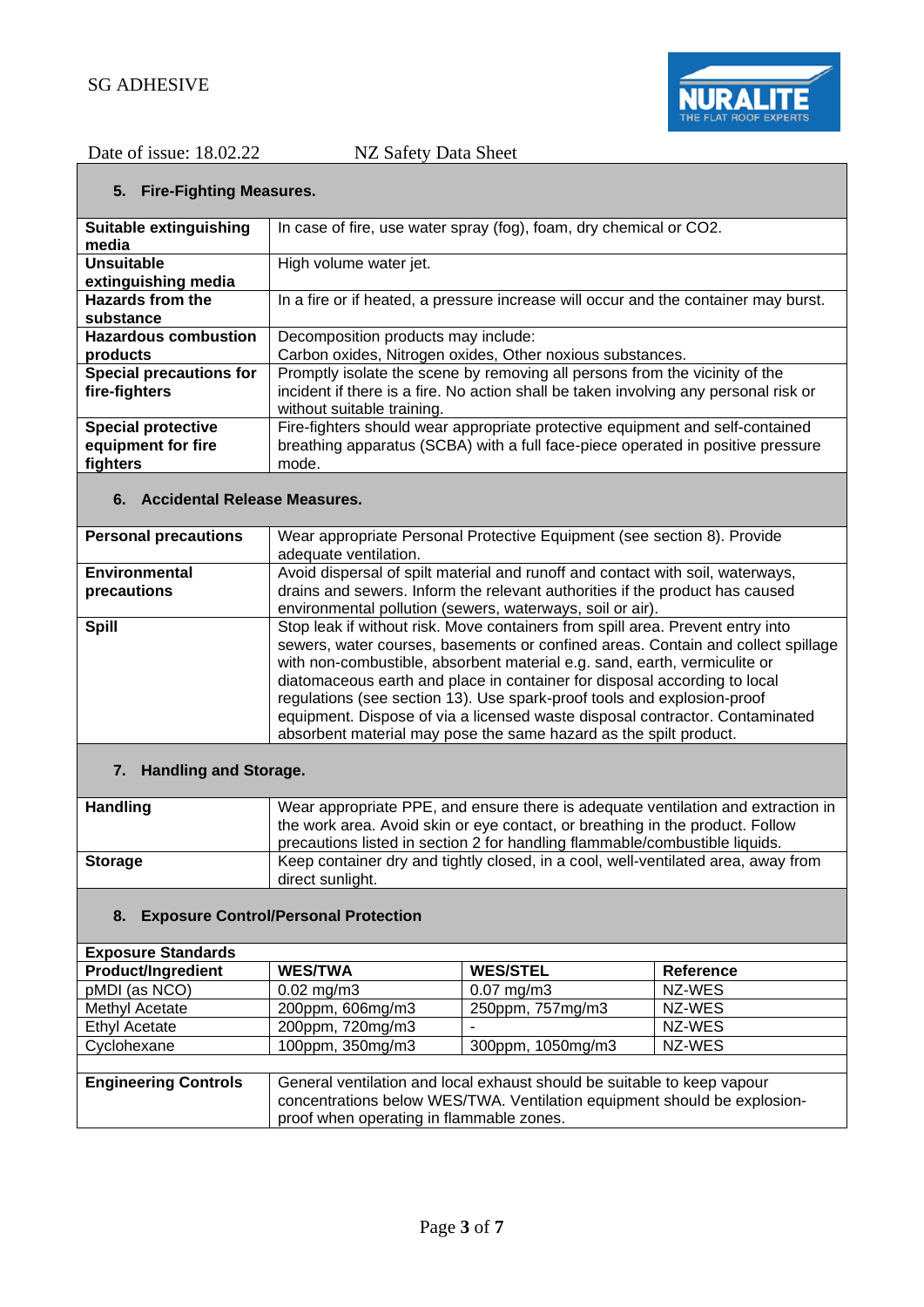

| Date of issue: $18.02.22$  | NZ Safety Data Sheet                                                                           |
|----------------------------|------------------------------------------------------------------------------------------------|
| <b>Personal Protection</b> |                                                                                                |
| Respiratory                | Wear a vapour respirator. In case of high or long term exposure, use an air-fed<br>respirator. |
| Eyes                       | Wear chemical goggles/face protection.                                                         |
| Hands                      | Wear chemical gloves - PVC, Polychlorpropene or Nitrile.                                       |
| Other                      | Wear overalls or dust coat. Use PVC apron when handling large quantities.                      |

# **9. Physical and Chemical Properties**

| <b>PROPERTY</b>             | <b>SPECIFICATION</b>                          |
|-----------------------------|-----------------------------------------------|
| Physical state              | Liquid                                        |
| Colour                      | Yellow                                        |
| Odour                       | Characteristic                                |
| pH                          | No data                                       |
| <b>Boiling Pt</b>           | $57^{\circ}$ C                                |
| <b>Melting Pt</b>           | No data                                       |
| Flash Pt                    | $-10^{\circ}$ C                               |
| <b>Explosive properties</b> | Formation of explosive air/vapour mixtures is |
|                             | possible                                      |
|                             | LEL: 3.1% vol                                 |
|                             | UEL: 16.0% vol                                |
| Vapour pressure             | 228 hPa                                       |
| Density                     | 1.1 kg/L                                      |
| <b>Water Solubility</b>     | Insoluble                                     |
| Viscosity, dynamic          | 4600 mPas                                     |
| Ignition temperature        | $400^{\circ}$ C                               |

# **10. Stability and Reactivity**

| <b>Stability</b>           | The product is stable                                                           |
|----------------------------|---------------------------------------------------------------------------------|
| <b>Possibility of</b>      | Under normal conditions of storage and use, hazardous reactions will not occur. |
| hazardous reactions        |                                                                                 |
| <b>Conditions to avoid</b> | Heat, incompatible products.                                                    |
| Incompatible materials     | Oxidants                                                                        |
| <b>Hazardous</b>           | Smokes, carbon oxides may be released if product is heated.                     |
| decomposition              |                                                                                 |
| products                   |                                                                                 |
|                            |                                                                                 |

# **11. Toxicological Information**

Data sourced from manufacturer (IKO)

| <b>Acute Oral Toxicity</b>       | Not Classified                                                    |
|----------------------------------|-------------------------------------------------------------------|
| <b>Acute Dermal Toxicity</b>     | Not Classified                                                    |
| <b>Acute Inhalation Toxicity</b> | Not Classified                                                    |
| <b>Acute Aspiration Toxicity</b> | Not Classified                                                    |
| <b>Skin Irritancy/Corrosion</b>  | Causes skin irritation.                                           |
| <b>Eye Irritancy/Corrosion</b>   | Causes serious eye irritation.                                    |
| <b>Respiratory Sensitisation</b> | May cause allergy or asthma symptoms or breathing difficulties if |
|                                  | inhaled.                                                          |
| <b>Skin Sensitisation</b>        | May cause an allergic skin reaction                               |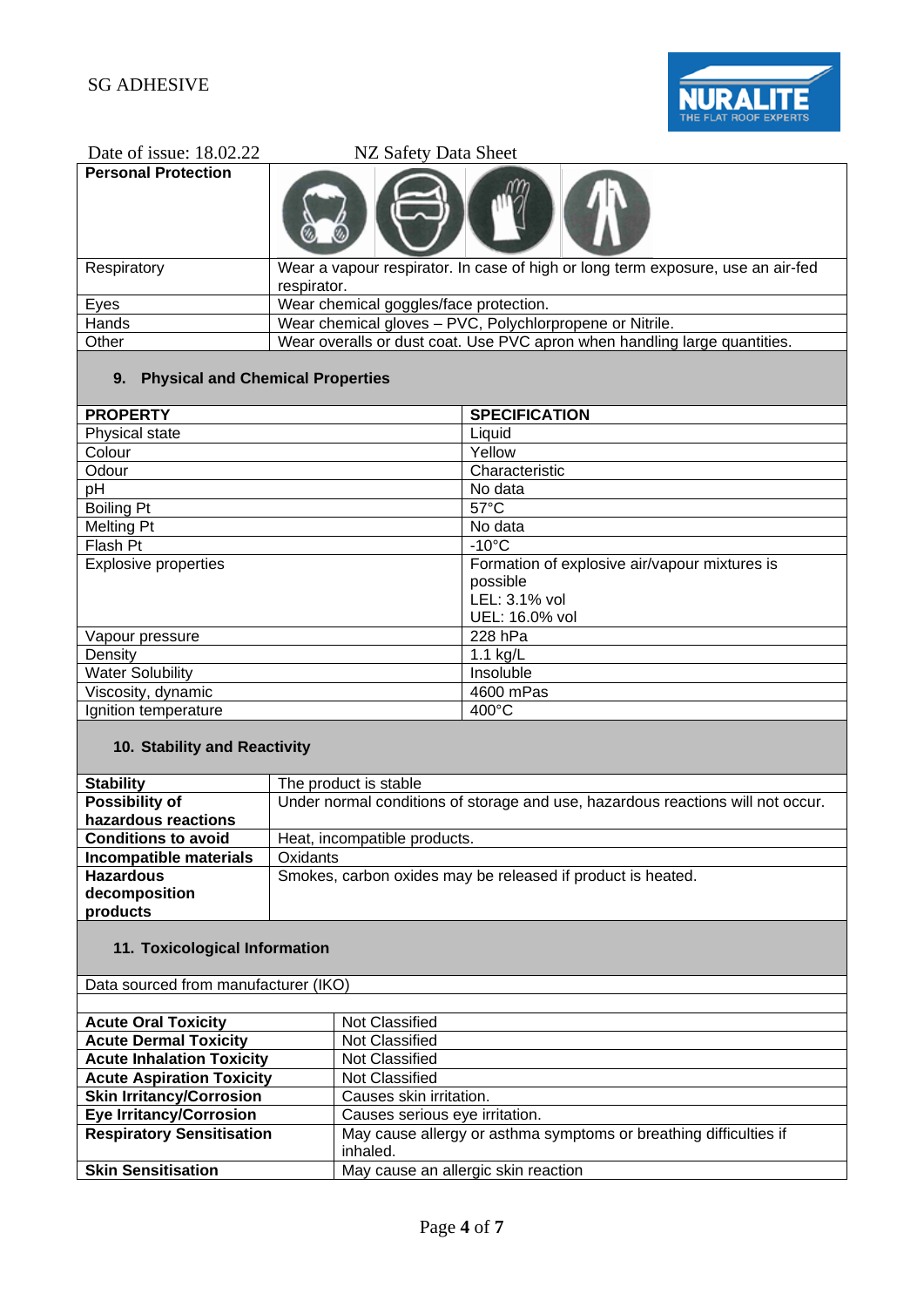

| Date of issue: 18.02.22                                                                  | NZ Safety Data Sheet             |                                  |                        |  |
|------------------------------------------------------------------------------------------|----------------------------------|----------------------------------|------------------------|--|
| <b>Mutagenic</b>                                                                         | Not Classified                   |                                  |                        |  |
| Carcinogenic                                                                             |                                  | Suspected of causing cancer.     |                        |  |
| <b>Reproductive/Development</b>                                                          | Not Classified                   |                                  |                        |  |
| <b>Toxicity</b>                                                                          |                                  |                                  |                        |  |
| <b>STOT-SE</b>                                                                           | May cause respiratory irritation |                                  |                        |  |
| <b>STOT-RE</b>                                                                           | Not Classified                   |                                  |                        |  |
|                                                                                          |                                  |                                  |                        |  |
| <b>Toxicity Data</b>                                                                     |                                  |                                  |                        |  |
| <b>Product Acute Toxicity Estimate</b>                                                   |                                  |                                  |                        |  |
| ORAL LD50                                                                                |                                  |                                  |                        |  |
| >2000 mg/kg                                                                              |                                  |                                  |                        |  |
| <b>DERMAL LD50</b>                                                                       |                                  |                                  |                        |  |
| >2000 mg/kg                                                                              |                                  |                                  |                        |  |
| <b>INHALATION LC50 (vapours)</b>                                                         |                                  |                                  |                        |  |
| 220 mg/L/4H                                                                              |                                  |                                  |                        |  |
|                                                                                          |                                  |                                  |                        |  |
| Ingredient:                                                                              | Oral LD50 mg/kg                  | Dermal LD50 mg/kg                | <b>Inhalation LC50</b> |  |
|                                                                                          |                                  |                                  | mg/L/4H                |  |
| CAS 9017-87-9                                                                            | 49000 - Rat<br>3705 - Rabbit     | 9400 - Rabbit                    | $0.49 - Rat$<br>$\sim$ |  |
| CAS 79-20-9<br>CAS 141-78-6                                                              | 5620 - Rabhbit                   | $\blacksquare$<br>$\blacksquare$ | 1600 - Rat             |  |
| CAS 110-82-7                                                                             | 12705 - Rat                      | $\blacksquare$                   | 13.6 - Vap - Rat       |  |
|                                                                                          |                                  |                                  |                        |  |
| 12. Ecological Information                                                               |                                  |                                  |                        |  |
|                                                                                          |                                  |                                  |                        |  |
| This product is classified as Ecotoxic according to the criteria of HSNO.                |                                  |                                  |                        |  |
| Harmful to aquatic life with long lasting effects.                                       |                                  |                                  |                        |  |
|                                                                                          |                                  |                                  |                        |  |
| <b>Ecotoxicity Data - IKO</b>                                                            |                                  |                                  |                        |  |
| Product Calculated Aquatic Ecotoxicity - L(E)C50: >10 - ≤100 mg/L                        |                                  |                                  |                        |  |
|                                                                                          |                                  |                                  |                        |  |
| <b>Ingredient Toxicity</b>                                                               |                                  |                                  |                        |  |
| CAS 9016-87-9                                                                            |                                  |                                  |                        |  |
| EC50, 24H: >1000 mg/L - Daphnia magna                                                    |                                  |                                  |                        |  |
| EC50, 3H: >100 mg/L - Activated sludge                                                   |                                  |                                  |                        |  |
| LC50, 96H: >1000 mg/L - Bracydanio rerio                                                 |                                  |                                  |                        |  |
| CAS 110-82-7                                                                             |                                  |                                  |                        |  |
| EC50, 48H: 0.9 mg/L - Daphnia magna                                                      |                                  |                                  |                        |  |
| EC50, 72H: 3.4 mg/L - Algae                                                              |                                  |                                  |                        |  |
| CAS 141-78-6                                                                             |                                  |                                  |                        |  |
| EC50: >700 mg/kg - Daphnia                                                               |                                  |                                  |                        |  |
| <b>CAS 79-20-9</b><br>LC50, 96H: >300 mg/L - Pimephales promelas                         |                                  |                                  |                        |  |
|                                                                                          |                                  |                                  |                        |  |
| EC50, 48H: >1000 mg/L - Daphnia magna                                                    |                                  |                                  |                        |  |
| <b>Persistence &amp; Degradability</b>                                                   |                                  |                                  |                        |  |
| No data                                                                                  |                                  |                                  |                        |  |
|                                                                                          |                                  |                                  |                        |  |
| <b>Mobility</b>                                                                          |                                  |                                  |                        |  |
| No data                                                                                  |                                  |                                  |                        |  |
|                                                                                          |                                  |                                  |                        |  |
| <b>Bioaccumulative Potential</b>                                                         |                                  |                                  |                        |  |
| No data                                                                                  |                                  |                                  |                        |  |
|                                                                                          |                                  |                                  |                        |  |
| <b>Other</b>                                                                             |                                  |                                  |                        |  |
| Water hazard class 1 (German regulation) (self assessment): Slightly hazardous for water |                                  |                                  |                        |  |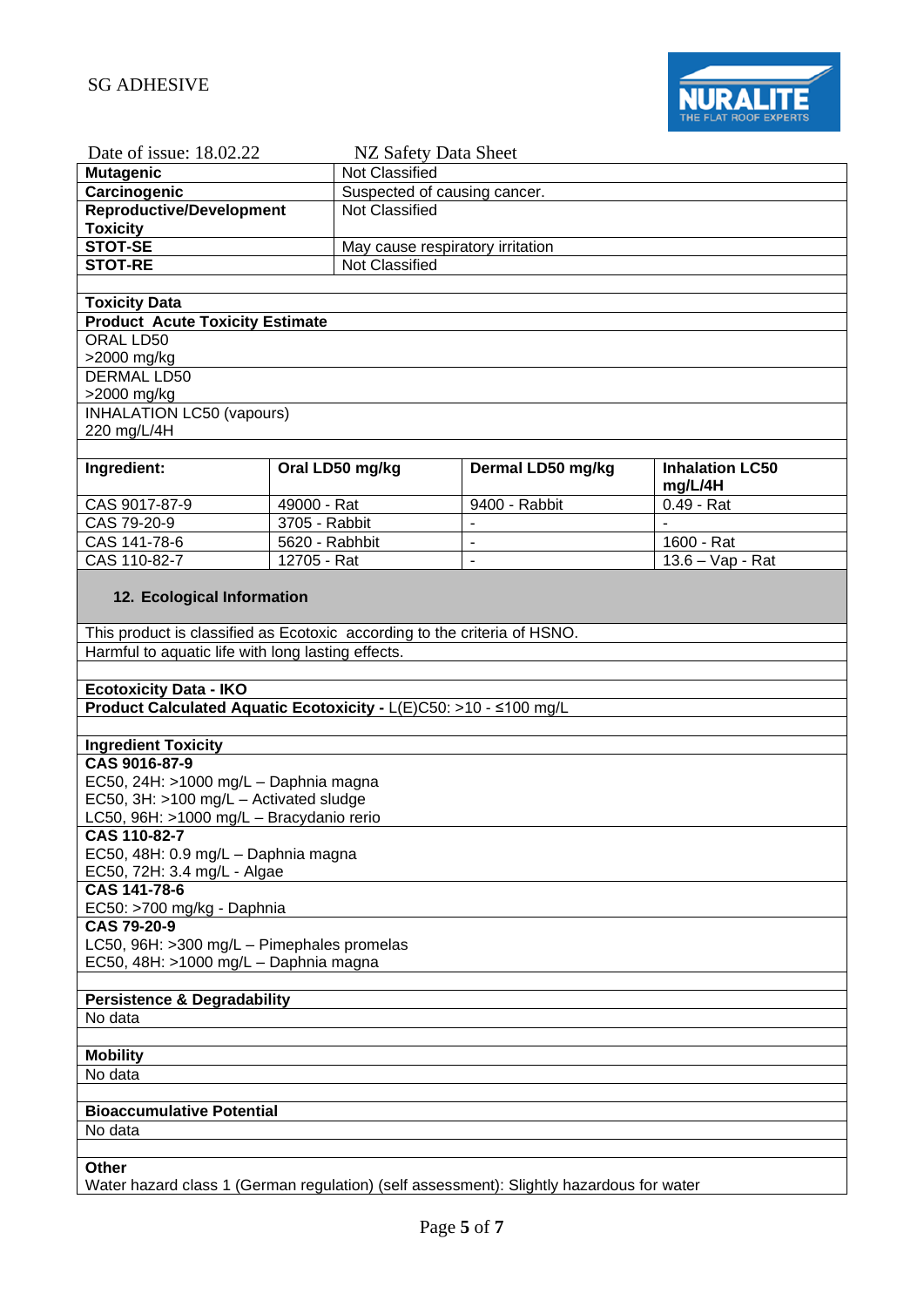

## **13. Disposal Considerations.**

Do not let this product enter the environment. Do not dispose of in waterways or sewers. Dispose of this material and its container as hazardous waste, via a licensed facility. See local council for disposal/recycling information.

## **14. Transportation Information.**

| Regulated for transport | Keep separated from foodstuffs |
|-------------------------|--------------------------------|
| UN Number:              | 1133                           |
| Proper Shipping Name:   | <b>ADHESIVES</b>               |
| Class:                  | 3                              |
| Packing Group:          | Ш                              |
| Hazchem:                | 3YE                            |
| Marine Pollutant:       | No                             |
|                         |                                |



## **15. Regulatory Information.**

| Group Standard:                                                                                  | HSR002669 |                                                        |  |  |
|--------------------------------------------------------------------------------------------------|-----------|--------------------------------------------------------|--|--|
|                                                                                                  |           | Surface Coatings & Colorants - Flammable, Carcinogenic |  |  |
| <b>HSNO CONTROLS</b>                                                                             |           |                                                        |  |  |
| SDS required when any quantity is present in a workplace.                                        |           |                                                        |  |  |
| At least 2 x 4.5kg powder fire extinguishers required when 250L is present in a workplace.       |           |                                                        |  |  |
| Emergency Response Plan and Secondary Containment required when >1000L is present in a workplace |           |                                                        |  |  |
| Flammable signage required when >250L is stored.                                                 |           |                                                        |  |  |
| Ecotoxic signage required when >1000L is stored.                                                 |           |                                                        |  |  |
| (Flammable Liq, cat 2 Hazardous Substances                                                       |           | >100L (closed containers >5L)                          |  |  |
| Location Compliance Certificate required for:                                                    |           | >250L (closed containers up to 5L)                     |  |  |
|                                                                                                  |           | >50L (open containers)                                 |  |  |
| (Flammable Liq, Cat 2) Hazardous Atmosphere Zone                                                 |           | >100L (closed containers)                              |  |  |
| required for:                                                                                    |           | >25L (decanting)                                       |  |  |
|                                                                                                  |           | >5L (open occasionally)                                |  |  |
|                                                                                                  |           | >1L (open containers in continuous use)                |  |  |
| <b>Certified Handler</b>                                                                         |           | Not Required                                           |  |  |
| Tracking                                                                                         |           | Not Required                                           |  |  |
|                                                                                                  |           |                                                        |  |  |
| All ingredients are on the New Zealand Inventory of Chemicals (NZIoC), or exempt.                |           |                                                        |  |  |

Any existing national regulations on the handling of dangerous substances should be observed. Controls for hazardous substances are based upon current knowledge. Where multiple chemicals are stored, controls will need to take into account aggregate quantities. Contact a WorkSafe approved Compliance Certifier for further information and guidance.